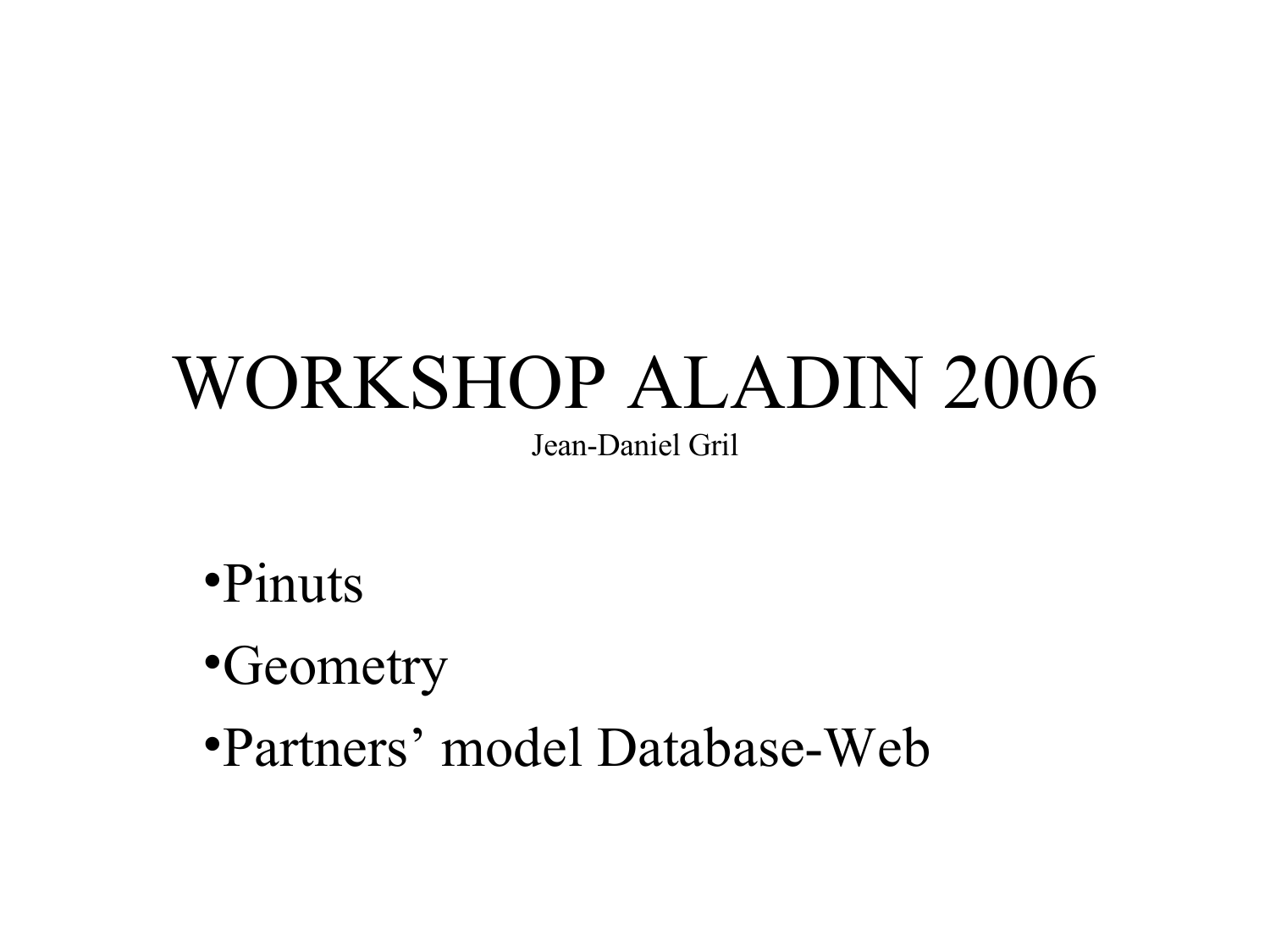#### PINUTS

- Why has PALADIN ended ? Because : – FA/LFI links now GRIBEX.
	- It's difficult to maintain a compatibility between two packages (falfi,gribex) with the model version.
	- All partners have and use the latest fa/lfi in model-export package; it's the same for gribex (with libemos) from ECMWF.
- So, Pinuts' born !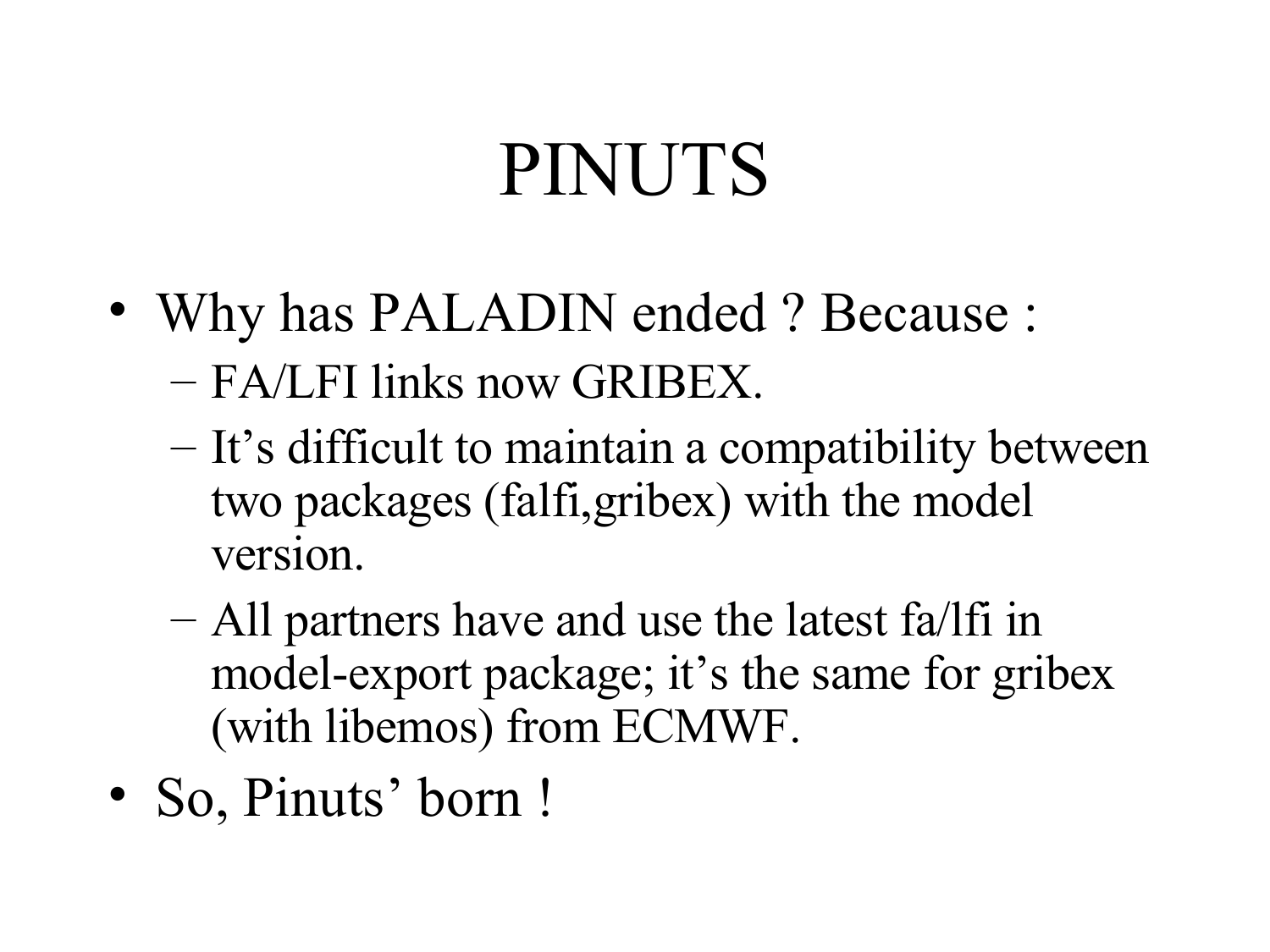## PINUTS

- Pinuts : acronym for Pinuts Is New Useful ToolS.
- Pinuts contains :
	- Libraries (« jdglib », eggxpack, fft, dummy). *The most important is that the eggpack is the same as in the model : so, in the dummy lib we have now a dummy Doctor Hook routine, « include interfaces », ….*
	- Programs (frodo, edf, ecto, domolalo, coneo, pseudo). *The plans for the future are geoview (based on NCAR), a domain creator on an existing mesh/projection parent domain, a tcl/tk interface for MAKDO.*
	- I have tried all codes on Intel9.0 & G95 compilers to ensure a maximum compatibility with the Fortran norm.
- An idea is to include Pinuts as a part of the export model.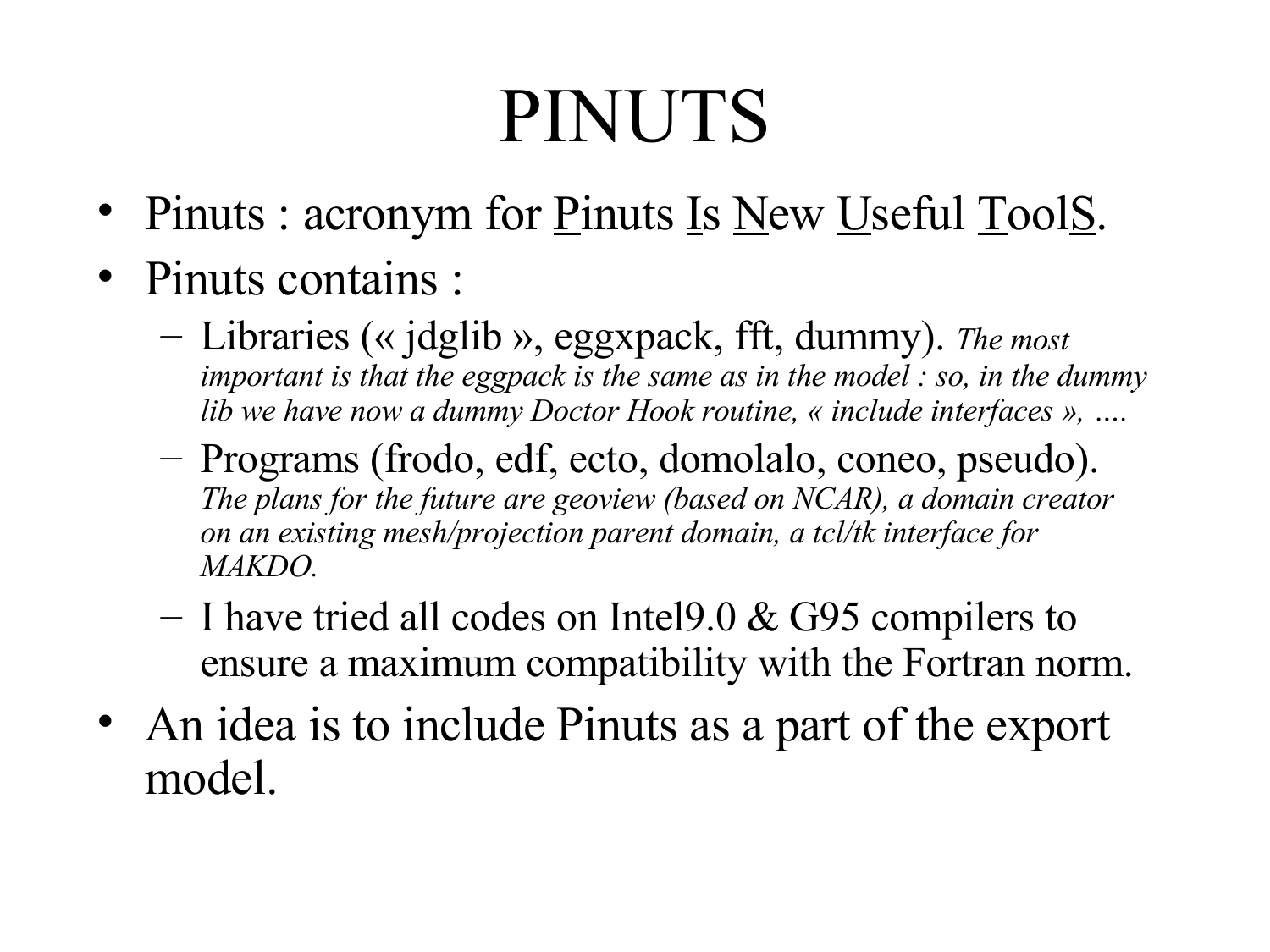### GEOMETRY

- In cycle 31, the geometry seems OK (works with the 3 configurations & with the Mercator Rotated/Tilted projection) except for unknown bugs !!!
	- NCADFORM=1 is the default case (LNEWGEOM=.TRUE. in lamflag odb select).
	- Initialisation of ELAT0/ELON0 at 0 in Lat/Lon to prevent any problems in Echien (Clim files & Full Pos)
	- NCADFORM=0 & LMRT=.T. => Abort
	- I debugged lamflag odb select (ELONC=ELATC ? $@&$ !, line 228) and renamed the variables of domain definition to be different from the model (NDLUN  $\rightarrow$  NEDLUN, ...).
- The Doc on GMAPDOC will be updated.
- Export cycles 29t2 & 30t1 are OK except for Mercator in Lamflag odb select (bug line 228).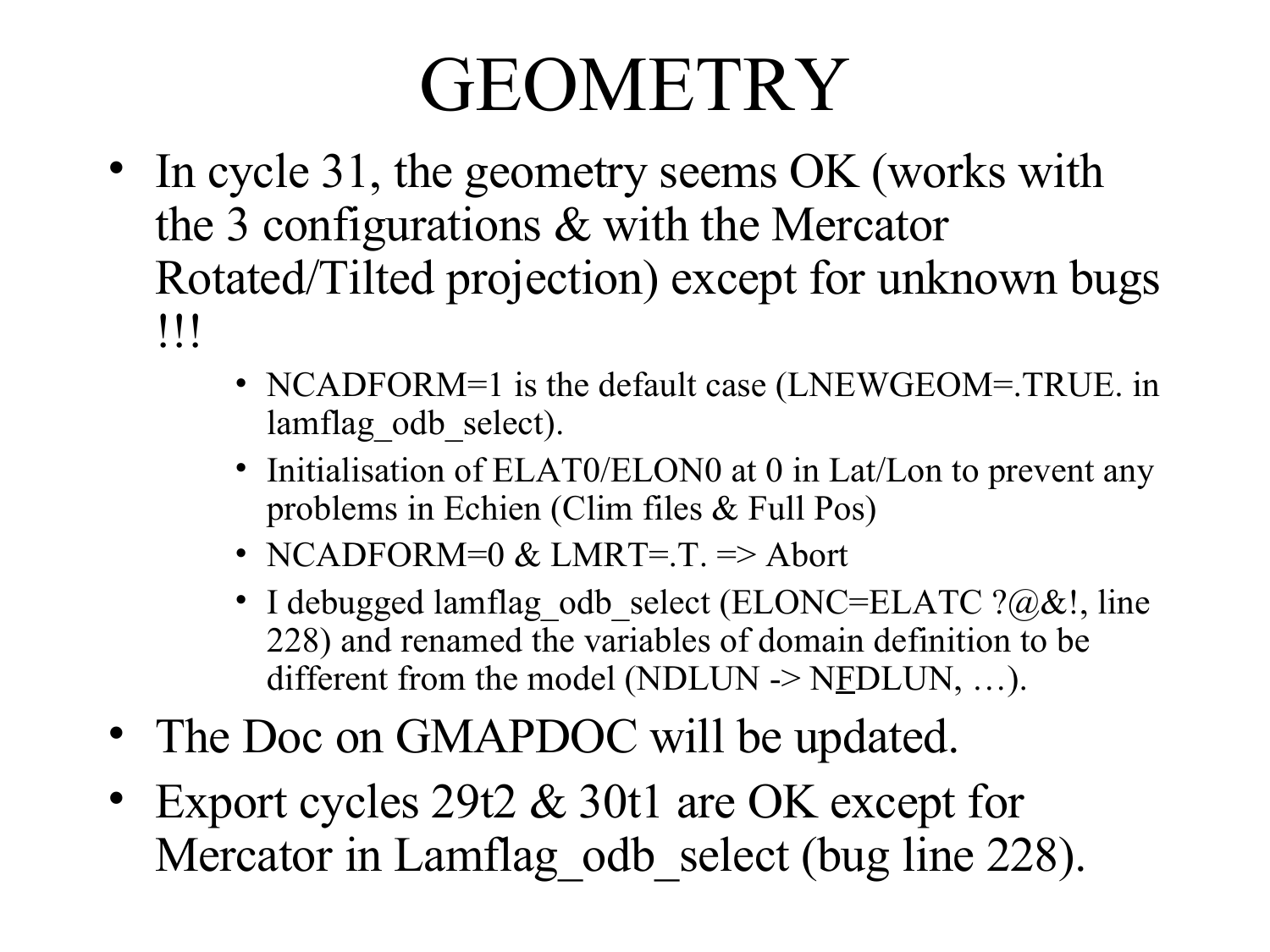### PARTNERS' Model DataBase

- A future proposal will be to create a dedicated, protected website for operational & export version. Inside, a tool form will enable partners to fill and maintain a database for :
	- The software used (cycle code  $&$  the domains for forecast, coupling,…)
	- The hardware used
- This database will be useful for the Toulouse Team (and others partner) in preparing modifications (switch, …). It will be the reference for the state of your model.
- Patricia and I will create a framework and it will be up to the partners to update it with the latest informations.